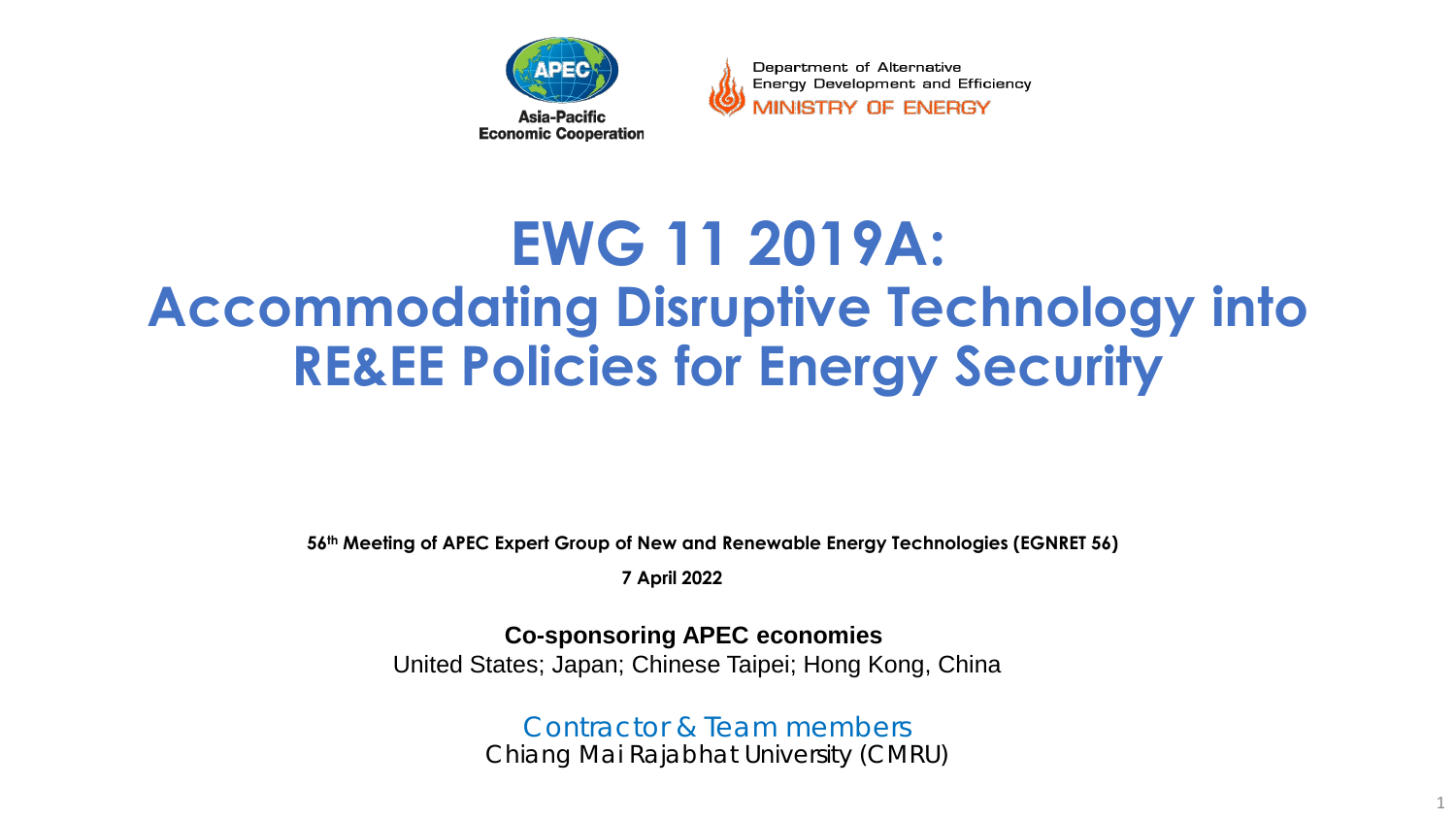

## **EWG 11 2019A: Disruptive Tech into RE&EE Policies**

### • Objective

- To review the impact of disruptive technologies on the power generation and distribution, transport, and buildings sector
- To share best practices on RE&EE policies to accommodate the disruptive technologies
- To build capacity on integration of the disruptive technologies for energy security
- Current status
	- Waiting for APEC Sec. approval the final report



- Deliverables
	- Final report with policy recommendation on accommodating disruptive tech on RE&EE policies
- Cooperation between RE&EE experts
	- Support draft RE&EE polices to integrate disruptive tech toward APEC RE&EE goals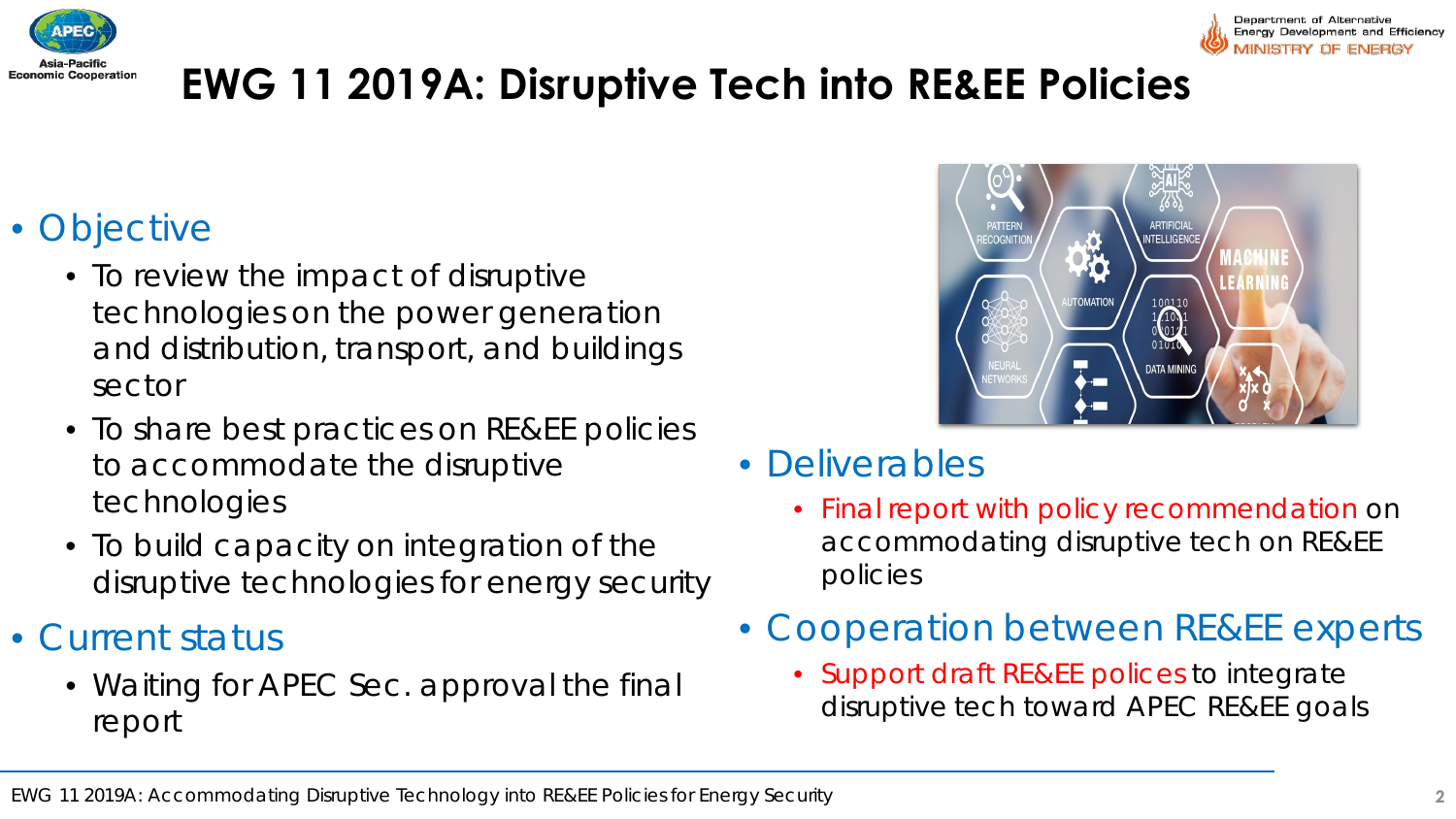







WS organized (virtual) on 29-30 Apr 2021



#### **Disruptive Technology in 3 Energy Sectors**

#### **Analysis Factor**

- **Technology**
- Challenge/Key success factors
- Policy need/ Driving Mechanism
- Market/ Future Trend

#### **Key Takeaway from Workshop**

Department of Alternative Energy Development and Efficiency MINISTRY OF ENERGY

- *"There's no disruption* without value creation"
- Policy support for large scale adoption
- Required regulation & standards
- Market support/community readiness
- Data security and protocol
- Prepare waste management from disruptive technology ie. battery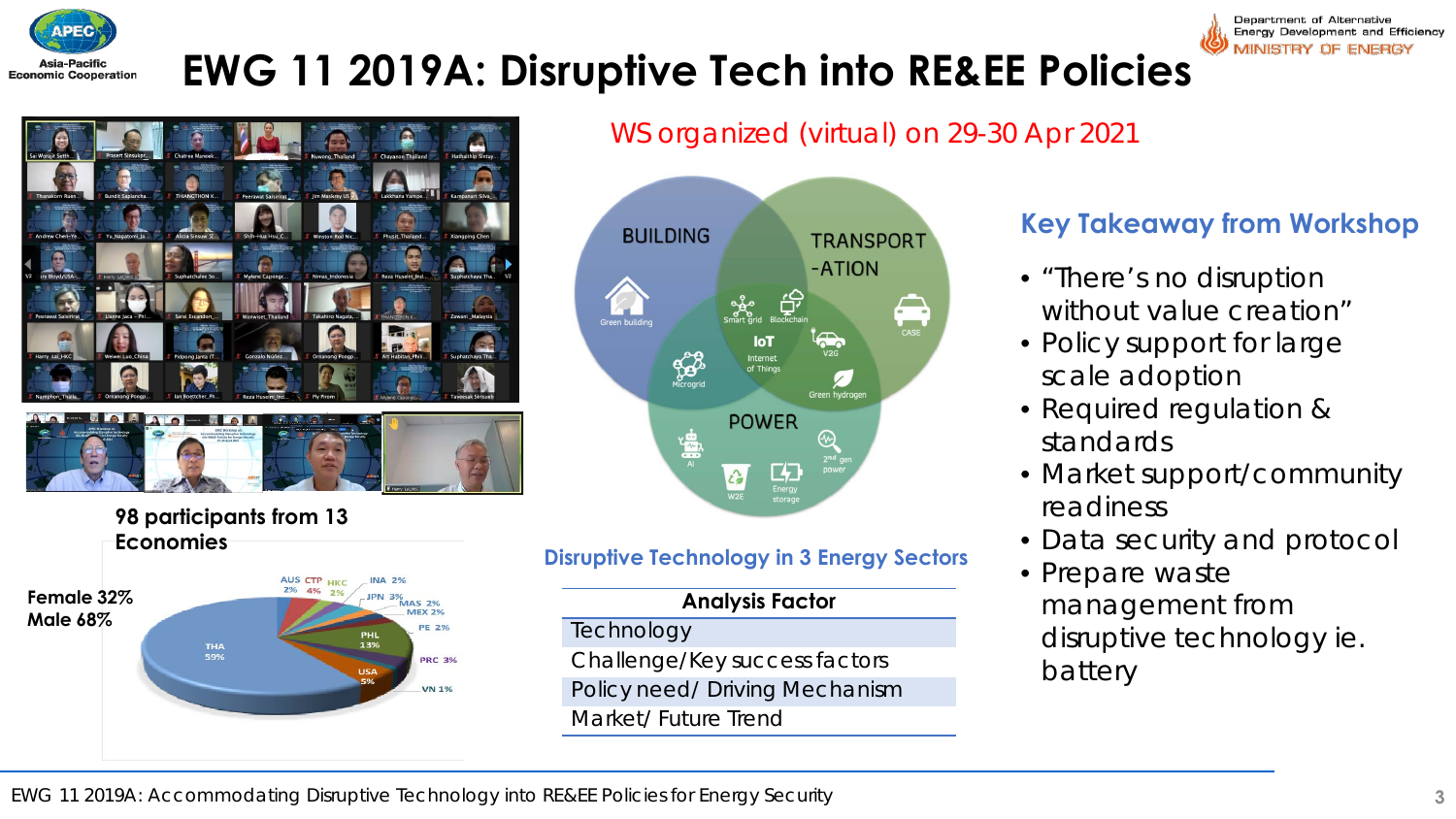

### **EWG 11 2019A: Disruptive Tech into RE&EE Policies**

#### **Recommended RE&EE Policies for Accommodating Disruptive Technologies**

|                                                                                                                                                                                                                                                                                                                                                                                                                                                                   | <b>Early Stage</b>                                                                                                                                                                                                                                                                              |                                                                                                                                                                                                                              | <b>Middle Stage</b>                                                                                                                                                                                                                                                          |                                                                                                                                                                                                                                                                                                                                                                                                        | <b>Implementation Stage</b>                                                                                                                                                                                                                                                                                                          |                                                                                                                                                                                                                                                                                                                                                                                                                                                                                                                                             |                                                                                                                                                                                                                                                                                                                                                                                                                                                                                                                     |
|-------------------------------------------------------------------------------------------------------------------------------------------------------------------------------------------------------------------------------------------------------------------------------------------------------------------------------------------------------------------------------------------------------------------------------------------------------------------|-------------------------------------------------------------------------------------------------------------------------------------------------------------------------------------------------------------------------------------------------------------------------------------------------|------------------------------------------------------------------------------------------------------------------------------------------------------------------------------------------------------------------------------|------------------------------------------------------------------------------------------------------------------------------------------------------------------------------------------------------------------------------------------------------------------------------|--------------------------------------------------------------------------------------------------------------------------------------------------------------------------------------------------------------------------------------------------------------------------------------------------------------------------------------------------------------------------------------------------------|--------------------------------------------------------------------------------------------------------------------------------------------------------------------------------------------------------------------------------------------------------------------------------------------------------------------------------------|---------------------------------------------------------------------------------------------------------------------------------------------------------------------------------------------------------------------------------------------------------------------------------------------------------------------------------------------------------------------------------------------------------------------------------------------------------------------------------------------------------------------------------------------|---------------------------------------------------------------------------------------------------------------------------------------------------------------------------------------------------------------------------------------------------------------------------------------------------------------------------------------------------------------------------------------------------------------------------------------------------------------------------------------------------------------------|
| <b>Policy</b><br><b>Disruptive</b><br><b>Technology</b><br><b>Trajectory</b>                                                                                                                                                                                                                                                                                                                                                                                      | Research &<br>Demonstration                                                                                                                                                                                                                                                                     | Promotion &<br>Awareness                                                                                                                                                                                                     | Infrastructure<br>Regulations                                                                                                                                                                                                                                                | Standardization                                                                                                                                                                                                                                                                                                                                                                                        | Incentives                                                                                                                                                                                                                                                                                                                           | <b>New Business</b><br>Regulations                                                                                                                                                                                                                                                                                                                                                                                                                                                                                                          | <b>Market Regulations</b>                                                                                                                                                                                                                                                                                                                                                                                                                                                                                           |
| Policy launched<br>2nd Gen<br>in series<br>Power<br>Investment &<br>- Microgrid<br>implement by<br>utilities and<br><b>Smart Grid</b><br>private sectors<br>-Green<br><b>Building</b><br>Regulation and<br>supervisory role<br>$-W2E$<br>for promoting<br>-Green<br>safe, efficient,<br><b>Hydrogen</b><br>and cost-<br>effective<br>-Energy<br>electricity<br><b>Storage</b><br>transmission and<br>$-V2G$<br>exchange<br>-CASE<br>$-I$ oT<br>-Blockchain<br>-Al | Demonstration<br>projects by utilities<br>around the world<br>Grid-independent<br>application in<br>developing<br>economy<br>communities<br>Incentives to<br>participate in pilot<br>projects as data<br>providers<br>Funding for<br>research,<br>development, and<br>demonstration<br>projects | Quality and<br>reliability of<br>consumer supply/<br>services due to<br>smart grid projects<br>Enable funding of<br>research and<br>development of Al<br>applications<br>Funding grants on<br>energy converted<br>from waste | Renewable Energy<br><b>Smart Meter</b><br>EVs<br>Energy Storage<br>V2G<br><b>Grid Modernization</b><br>Ensure algorithms<br>comply with existing<br>power sector<br>regulation, or adapt,<br>where necessary<br>Battery waste is<br>required policy for<br>management system | Interconnection<br>standards<br>Security on data<br>transfer/connection<br>between devices to<br>grid<br>Tele communications<br>The V2X Charger,<br>Vehicle to<br>Home/Building/<br>Grid and provides bi-<br>directional charge<br>and discharge power<br>conversion for EVs<br>Develop accounting<br>billing and metering<br>methods for large-<br>scale grid-connected<br>battery storage<br>systems | Incentives for smart<br>grid investment by<br>utilities and private<br>sector<br>Financial subsidizing,<br>tax reduction, and<br>feed-in tariff on<br>energy converted<br>from waste<br>Partial Exemptions of<br>grid charges, taxes<br>and levies for<br>electrolyzers<br>Facilitate access to<br>low-cost renewable<br>electricity | Dynamic pricing policies<br>Legal and licensing<br>provision for private sector<br>to generate, distribute and<br>sell electricity to<br>consumers<br>Regulation for the<br>interaction of new<br>blockchain-based trading<br>and evolution of existing<br>electricity trading<br>regulations<br>Prosumers to freely sell<br>power generated from<br>residential distributed<br>energy resources to other<br>grid-connected<br>consumers<br>Organize payment rules<br>for use of the DSO<br>electricity grid and the use<br>of the TSO grid | Enable electricity<br>exchange between<br>consumers and prosumers<br>(for P2P trading<br>applications)<br>Enable electricity<br>exchange between<br>prosumers and system<br>operators (for grid<br>transactions)<br>Customer support and<br>empowerment, through<br>efficient price signals<br>A free retail market that<br>enables innovative<br>business model for<br>consumers<br>Promote appropriate<br>markets and product-<br>service definitions to value<br>flexibility in operation of<br>generation fleet |

EWG 11 2019A: Accommodating Disruptive Technology into RE&EE Policies for Energy Security **4**